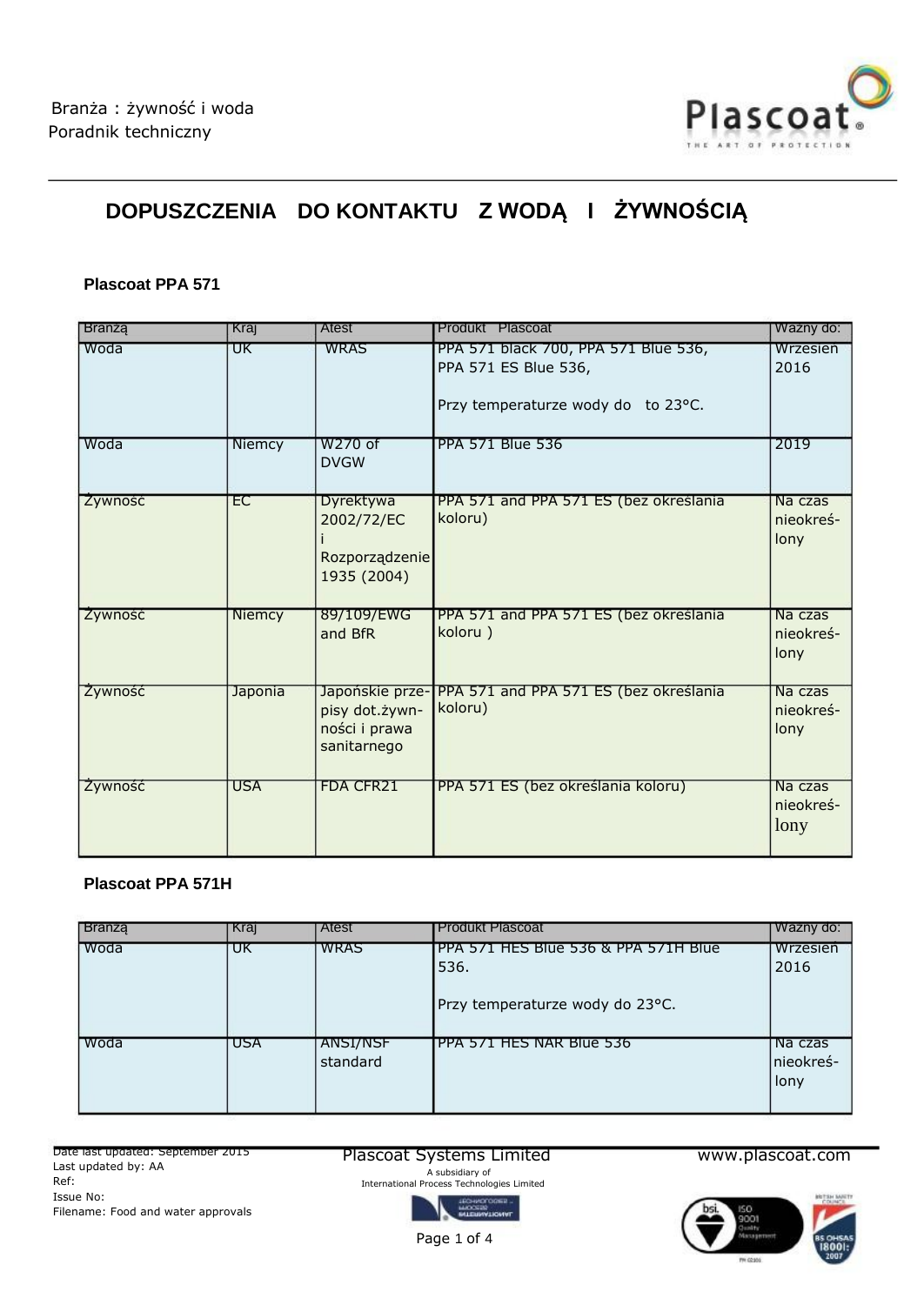

# **Plascoat PPA 571 Aqua**

| <b>Branza</b> | Kraj       | Atest       | <b>Produkt Plascoat</b>              | Ważny do:             |
|---------------|------------|-------------|--------------------------------------|-----------------------|
| Woda          | <b>UK</b>  | <b>WRAS</b> | PPA 571 Aqua Blue 536                | Pażdzier-<br>nik 2017 |
|               |            |             | Przy temperaturze wody do 23°C.      |                       |
| Woda          |            | <b>KTW</b>  | PPA 571 Aqua Blue 536                | Lipiec<br>2016        |
|               |            |             | Przy temperaturze wody 23°C.         |                       |
| Woda          | Niemcy     | <b>DVGW</b> | PPA 571 Aqua (bez okreslania koloru) | Czerwiec<br>2018      |
|               |            |             |                                      |                       |
| Woda          | <b>USA</b> | <b>NSF</b>  | PPA 571 Aqua Black 700, Blue 536,    | Na czas               |
|               |            |             | Brown 838, Red 233 and White 110     | nieokreś-<br>lony     |
|               |            |             |                                      |                       |
| Woda          | Francja    | <b>ACS</b>  | PPA 571 Aqua Blue 536                | Styczeń               |
|               |            |             |                                      | 2019                  |
| Woda          | Australia  | AS/NZS      | PPA 571 Aqua Blue 536                | N/K                   |
|               | oraz NZ    | 4020        |                                      |                       |

## **Plascoat Talisman 30**

| Branza  | Kraj       | Atest                           | <b>Produkt Plascoat</b>                | Wazny do:                    |
|---------|------------|---------------------------------|----------------------------------------|------------------------------|
| Zywność | <b>USA</b> | <b>FDA CFR21</b>                | Talisman 30 ES (bez określania koloru) | Na czas<br>nieokreś-<br>lony |
| Zywność | EU         | EU<br>Rozporzadzenie<br>10/2011 | Talisman 30 White 110                  | Na czas<br>nieokreś-<br>lony |

Plascoat Systems Limited A subsidiary of International Process Technologies Limit



www.plascoat.com



Page 2 of 4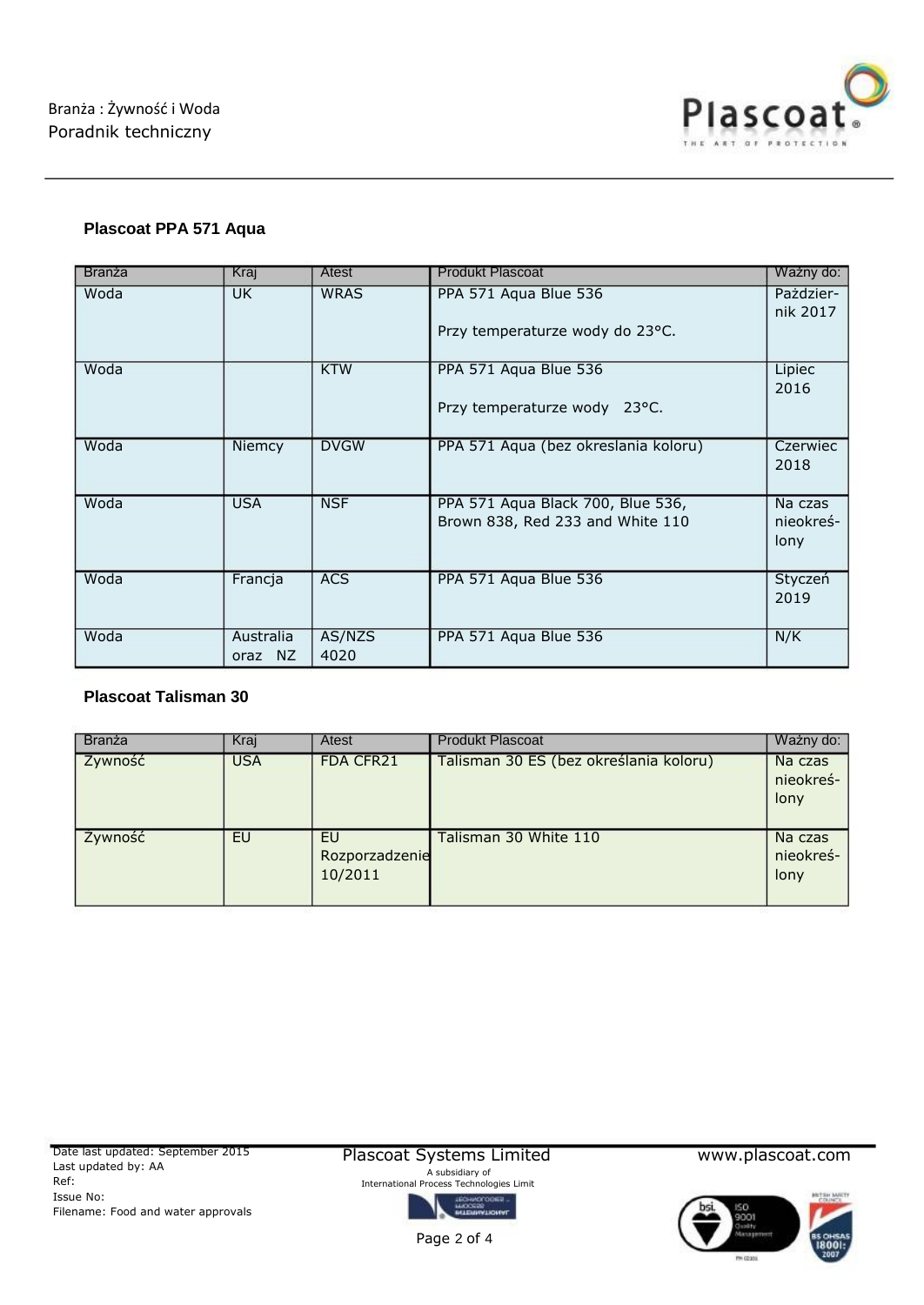

# **Plascoat Talisman 10**

| Branza  | Krai       | Atest            | <b>Produkt Plascoat</b>                                                                                    | Ważny do:                    |
|---------|------------|------------------|------------------------------------------------------------------------------------------------------------|------------------------------|
| Żywność | <b>USA</b> | <b>FDA CFR21</b> | Talisman 10 Silver Grey 630S, Stratus<br>Grey 665S and White 110                                           | Na czas<br>nieokreś-<br>lony |
| Żywność | EU         | EU<br>10/2011    | Talisman 10 white 110, 140, Grey 659,<br>Rozporzadzenie Silver 664S, Silver Grey 630S, Silver<br>Grey 680S | Na czas<br>nieokreś-<br>lony |

#### **Plascoat NG30**

| Branza  | Kraj       | Atest                                                            | <b>Produkt Plascoat</b> | Ważny do:                    |
|---------|------------|------------------------------------------------------------------|-------------------------|------------------------------|
| Żywność | <b>USA</b> | FDA CFR21                                                        | NG30 White 110          | Na czas<br>nieokreś-<br>lony |
| Żywność | <b>EC</b>  | Dyrektywa<br>90/128/EEC                                          | NG30 White 110          | Na czas<br>nieokreś-<br>lony |
| Żywność | <b>EC</b>  | Dyrektywa<br>2002/72/EC<br>oraz<br>Rozporządzenie<br>1935 (2004) | NG30 White 110          | Na czas<br>nieokreś-<br>lony |
| Żywność | <b>EC</b>  | <b>EU</b><br>Rozporzadzenie<br>10/2011                           | NG30 White 140          | Na czas<br>nieokreś-<br>lony |

Plascoat Systems Limited A subsidiary of International Process Technologies Limited

www.plascoat.com



Page 3 of 4